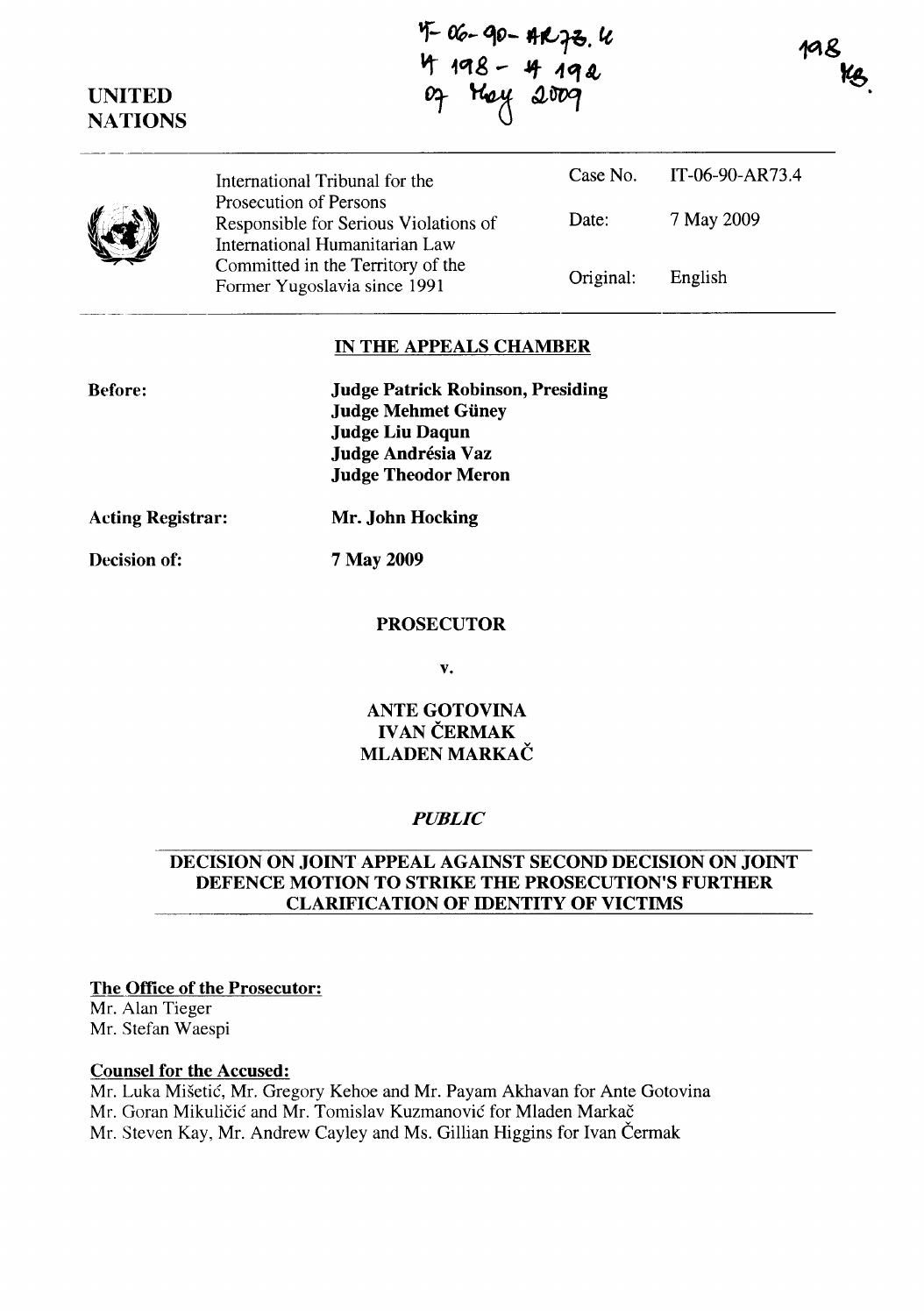1. The Appeals Chamber of the International Tribunal for the Prosecution of Persons Responsible for Serious Violations of International Humanitarian Law Committed in the Territory of the former Yugoslavia Since 1991 ("Appeals Chamber" and "International Tribunal", respectively) is seized of a joint appeal by Ante Gotovina, Ivan Čermak and Mladen Markač (collectively, "Joint Defence")<sup>1</sup> against the "Second Decision on Joint Defence Motion to Strike the Prosecution's Further Clarification of Identity of Victims", issued by Trial Chamber I ("Trial Chamber") on 2 March 2009 ("Impugned Decision").

# **I. PROCEDURAL BACKGROUND**

2. On 17 July 2008, the Prosecution filed the "Prosecution's Further Clarification of Identity of Victims" ("Further Clarification") to which was annexed an Amended Schedule 2 to the operative indictment.<sup>2</sup> In addition to correcting minor mistakes and providing additional identifying information regarding the alleged known victims listed in the original Schedule  $2<sup>3</sup>$ , the Prosecution identified 59 alleged victims to be removed from Schedule  $2<sup>4</sup>$  and "a further 189 victims that are the subject of the charges against the Accused".<sup>5</sup> As a result, the number of alleged victims identified in the Amended Schedule 2 amounted to  $337<sup>6</sup>$  On 9 October 2008, the Trial Chamber issued its "Decision on Joint Defence Motion to Strike the Prosecution's Further Clarification of Identity of Victims" ("9 October 2008 Decision"), in which the Trial Chamber denied the Joint Defence's motion to strike the Prosecution's Further Clarification ("24 July 2008 Motion").<sup>7</sup>

3. On 12 November 2008, the Trial Chamber granted the three Defence Teams' request for certification to appeal the 9 October 2008 Decision ("First Joint Appeal").<sup>8</sup> On 26 January 2009, the Appeals Chamber granted the First Joint Appeal and remanded the 9 October 2008 Decision to the Trial Chamber for reconsideration in light of the errors it identified.<sup>9</sup> The Trial Chamber rendered the Impugned Decision, in which it again denied the 24 July 2008 Motion.<sup>10</sup>

<sup>&</sup>lt;sup>1</sup> Joint Defence Appeal Against Second Decision on Joint Defence Motion to Strike the Prosecution's Further Clarification of Identity of Victims, 26 March 2009 ("Joint Appeal").

<sup>2</sup>The operative indictment in this case is the Amended Joinder Indictment *(Prosecutor* v. *Ante Gotovina et aI.,* Case No. IT-06-90-T, Amended Joinder Indictment, 12 March 2008 ("Indictment")).

 $3$  Further Clarification, para. 3, Appendix A. The original Schedule 2 ("Schedule 2") was filed on 28 March 2007 *(Prosecutor* v. *Ante Gotovina et aI.,* Case No. IT-06-90-PT, Clarification ofIndictment, 28 March 2007, Schedule 2).

<sup>4</sup> Further Clarification, para. 3, Appendix B.

<sup>5</sup> Further Clarification, para. 3, Appendix C; Amended Schedule 2.

<sup>6</sup> Further Clarification, para. 4.

<sup>7 9</sup> October 2008 Decision, p. 8; *Prosecutor* v. *Ante Gotovina et at.,* Case No. IT-06-90-T, Joint Defence Motion to Strike the Prosecution's Further Clarification of Identity of Victims, 24 July 2008.

x *Prosecutor* v. *Ante Gotovina et aI.,* Case No. IT-06-90-T, Decision on Joint Defence Request for Certification to Appeal the Trial Chamber's Decision of 9 October 2008, 12 November 2008.

<sup>~</sup>Decision on Joint Defence Interlocutory Appeal Against the Trial Chamber's Decision on Joint Defence Motion to Strike the Prosecution's Further Clarification of Identity of Victims, 26 January 2009 ("Appeals Chamber's Decision"), para. 23.

 $<sup>0</sup>$  Impugned Decision, para. 9.</sup>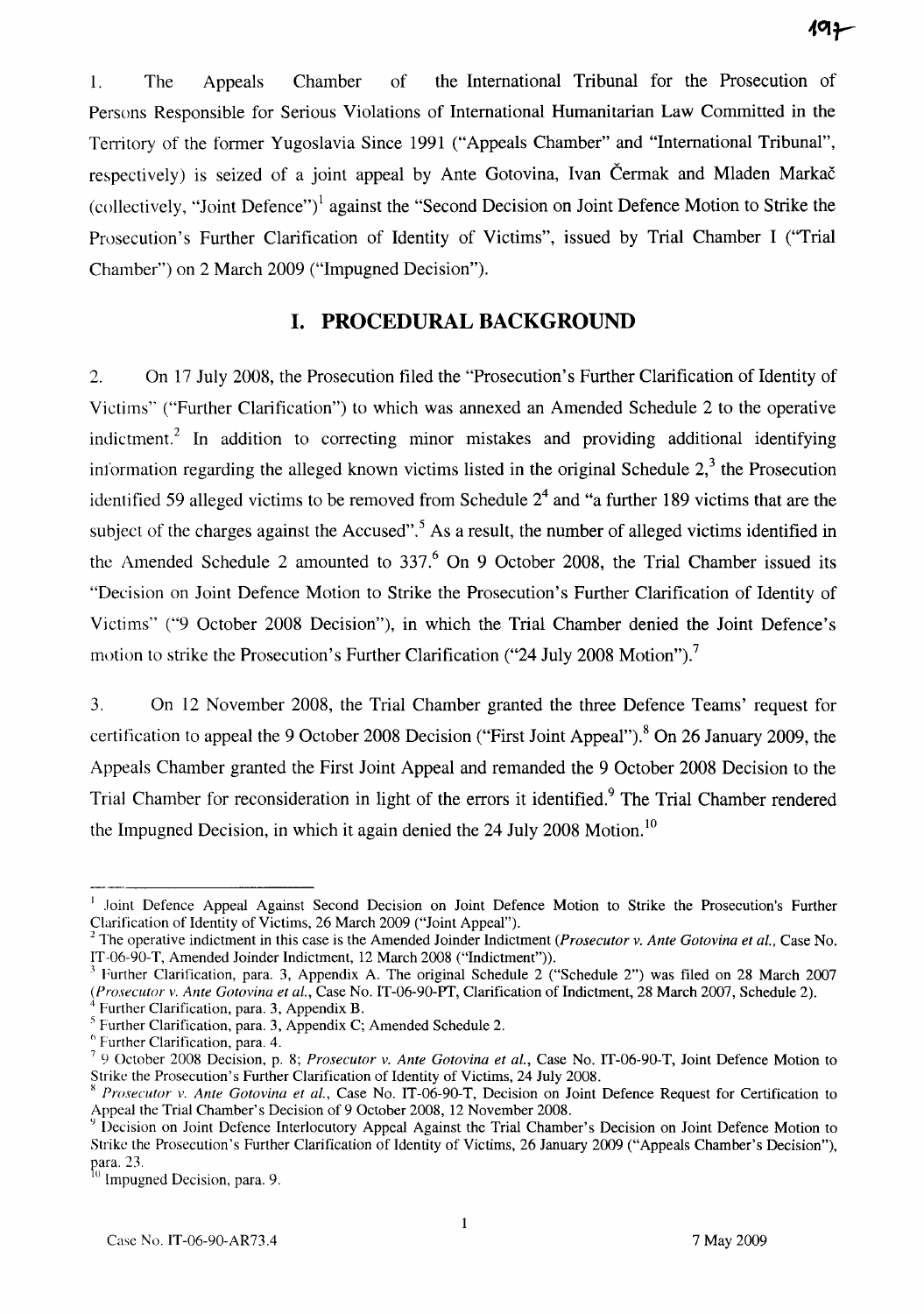4. On 26 March 2009, with leave of the Trial Chamber under Rule 73(B) of the Rules of Procedure of Evidence (the "Rules"),  $^{11}$  the Joint Defence filed its Joint Appeal. The Prosecution responded on 9 April 2009.<sup>12</sup> The Joint Defence replied on 17 April 2009.<sup>13</sup>

# **II. STANDARD OF REVIEW**

5. The Appeals Chamber recalls that decisions on allegations of unauthorised modifications to schedules of an indictment are matters that fall within the discretion of the Trial Chamber.<sup>14</sup> The Impugned Decision is such a discretionary decision to which the Appeals Chamber must accord deference. This deference is based on the recognition by the Appeals Chamber of "the Trial Chamber's organic familiarity with the day-to-day conduct of the parties and practical demands of the case".<sup>15</sup> In order to successfully challenge a discretionary decision, a party must demonstrate that the Trial Chamber has committed a "discernible error" resulting in prejudice to that party. The Appeals Chamber will only overturn a Trial Chamber's discretionary decision where it is found to be (I) based on an incorrect interpretation of governing law; (2) based on a patently incorrect conclusion of fact; or (3) so unfair or unreasonable as to constitute an abuse of the Trial Chamber's discretion.<sup>16</sup>

## **III. DISCUSSION**

#### A. **Arguments of the Parties**

6. The Joint Defence argues that the Trial Chamber erred in fact and in law in the Impugned Decision "by not excluding the 189 alleged killing victims in the Further Clarification".<sup>17</sup> In particular, it contends that: (i) the Trial Chamber erred in fact by concluding that the Prosecution was in possession of the Ministry of Internal Affairs ("MUP") lists on 27 July 2007 and not

<sup>&</sup>lt;sup>11</sup> *Prosecutor v. Ante Gotovina et al.*, Case No. IT-06-90-T, Decision on Joint Defence Request for Certificate to Appeal the Second Decision on Joint Defence Motion to Strike the Prosecution's Further Clarification of Identity of Victims, 19 March 2009 ("Certification Decision").

<sup>&</sup>lt;sup>12</sup> Prosecution Response to Joint Defence Appeal Against Second Decision on Joint Defence Motion to Strike the Prosecution's Further Clarification of Identity of Victims, 9 April 2009 ("Response").

<sup>&</sup>lt;sup>13</sup> Joint Defence Reply to Prosecution Response to Joint Defence Appeal Against Second Decision on Joint Defence Motion to Strike the Prosecution's Further Clarification of Identity of Victims, 17 April 2009 ("Reply").

<sup>14</sup>*Prosecutor v. Stanislav Galic,* Case No. IT-98-29-AR72, Decision on Application by Defence for Leave to Appeal, 30 November 2001 *("Galic* Decision"), paras 11-12, 17.

<sup>&</sup>lt;sup>15</sup> Prosecutor v. Jadranko Prlić et al., Case No. IT-04-74-AR73.12, Decision on Slobodan Praljak's Appeal of the Trial Chamber's 13 October 2008 Order Limiting the Translation of Defence Evidence, 5 December 2008 *("Prlic et al.* Decision"), para. 8 (internal quotation and citation omitted); *Prosecutor v. Zdravko Tolimir et at.,* Case No. IT-04-80- AR73.1, Decision on Radivoje Miletic's Interlocutory Appeal Against the Trial Chamber's Decision on Joinder of Accused, 27 January 2006, para. 4, citing *Prosecutor v. Slohodan Milosevic,* Case Nos. IT-99-37-AR73, IT-OI-50- AR73, IT-01-51-AR73, Reasons for Decision on Prosecution Interlocutory Appeal from Refusal to Order Joinder, 18 April 2002, para. 3.

<sup>16</sup>*See. inter alia, Prlic et al.* Decision, para. 8 and jurisprudence cited therein.

<sup>&</sup>lt;sup>17</sup> Joint Appeal, para. 1.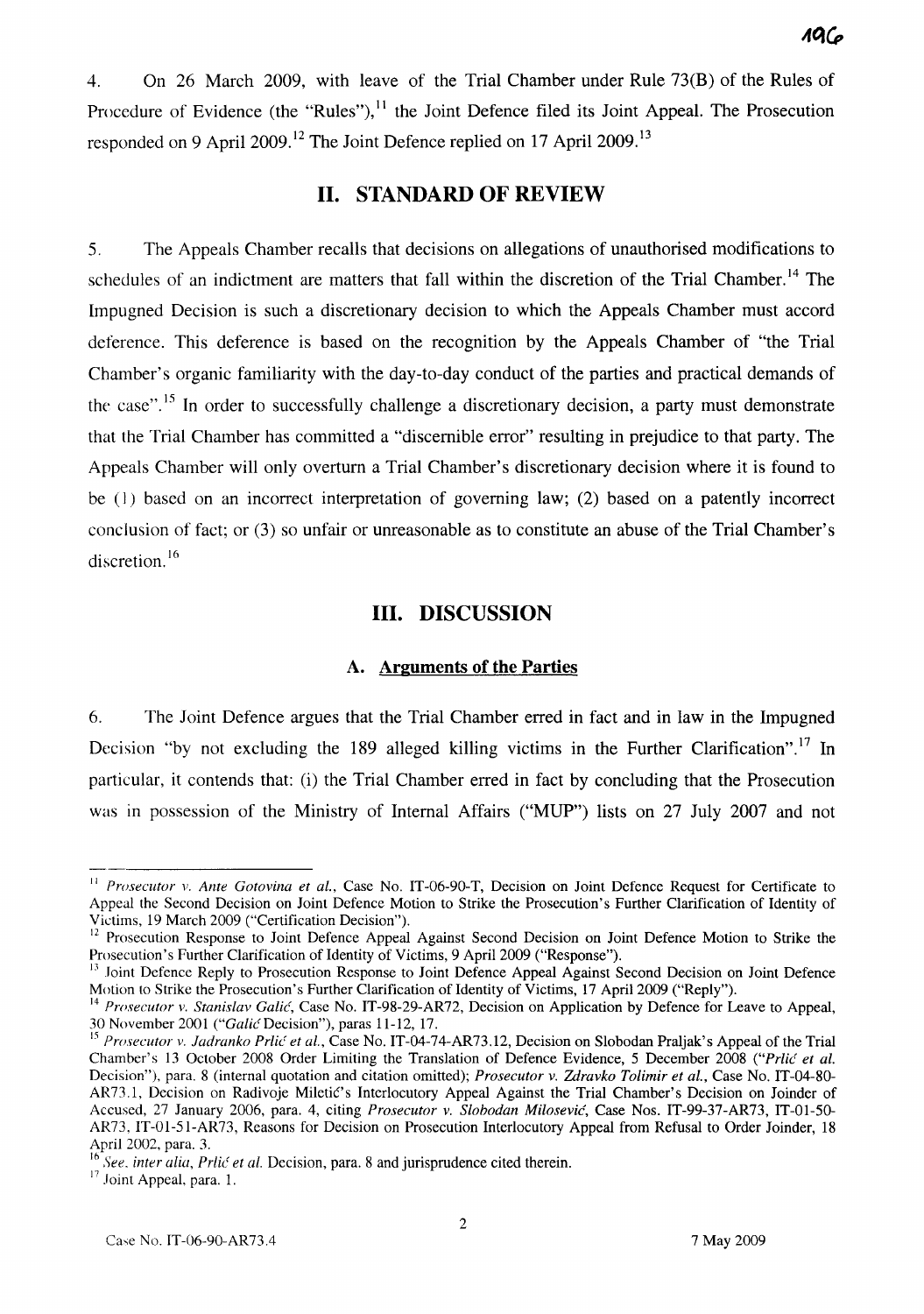earlier:<sup>18</sup> (ii) the Trial Chamber erred in law in not reassessing the 9 October 2008 Decision in light of the second error identified by the Appeals Chamber which required the Trial Chamber to determine whether the Prosecution could have provided notification of the Further Clarification earlier;  $19$  and (iii) the Impugned Decision is

so unfair or unreasonable as to constitute an abuse of the Trial Chamber's discretion in violation of Article 21(4)(a) [of the Statute of the International Tribunal ("Statute")] because the Defence's right to be informed promptly and in detail of the nature and cause of the charges against them cannot be met by the Prosecution notifying the Defence of the additional 189 alleged killing four months into the trial. $2$ 

A~ a relief, the Joint Defence requests that the Appeals Chamber reverse the Impugned Decision and issue an order directing the Trial Chamber to preclude the Prosecution from including in its case in chief the 189 alleged victims identified in the Further Clarification.<sup>21</sup>

7. The Prosecution responds that the Joint Appeal should be dismissed, as the Joint Defence fails to demonstrate any discernible error resulting in prejudice to any member of the Joint Defence.<sup>22</sup> More specifically, the Prosecution submits that the Joint Defence's argument with regard to the date at which the Prosecution came into possession of Exhibit D69 is misleading, and that the Trial Chamber did not err, since it limited itself to reviewing documentation received pursuant to a specific Request for Assistance.<sup>23</sup> Second, the Prosecution argues that the Joint Defence's argument that the Trial Chamber erred in law by not reassessing the 9 October 2008 Decision on whether the Prosecution could have provided earlier notification of the 189 killing victims is "baseless".<sup>24</sup> Finally, the Prosecution contends that the Trial Chamber properly exercised its discretion by addressing both errors identified by the Appeals Chamber.<sup>25</sup>

8. The Joint Defence replies that since the Prosecution was in a position to provide notification of the additional 189 killing victims one year before the start of the trial, the failure to do so "violated the Defence's fundamental right to notice and resulted in prejudice to the Accused." As a consequence, the Joint Defence argues that the Further Clarification should be stricken.<sup>26</sup>

 $18$  Joint Appeal, paras 12(a), 13-23.

 $19$  Joint Appeal, paras 12(b), 24-27.

<sup>20</sup> Joint Appeal, paras 12(c). *See* also id. paras 28-31.

 $21$  Joint Appeal, para. 32.

 $22$  Response, paras 1, 17-18.

 $23$  Response, paras 1 (bullet 1), 3-9.

<sup>24</sup> Response, paras 1 (bullet 2). *See* also id. paras 10-14.

 $25$  Response, paras 1 (bullet 3), 15-16.

<sup>26</sup> Reply, para. 1.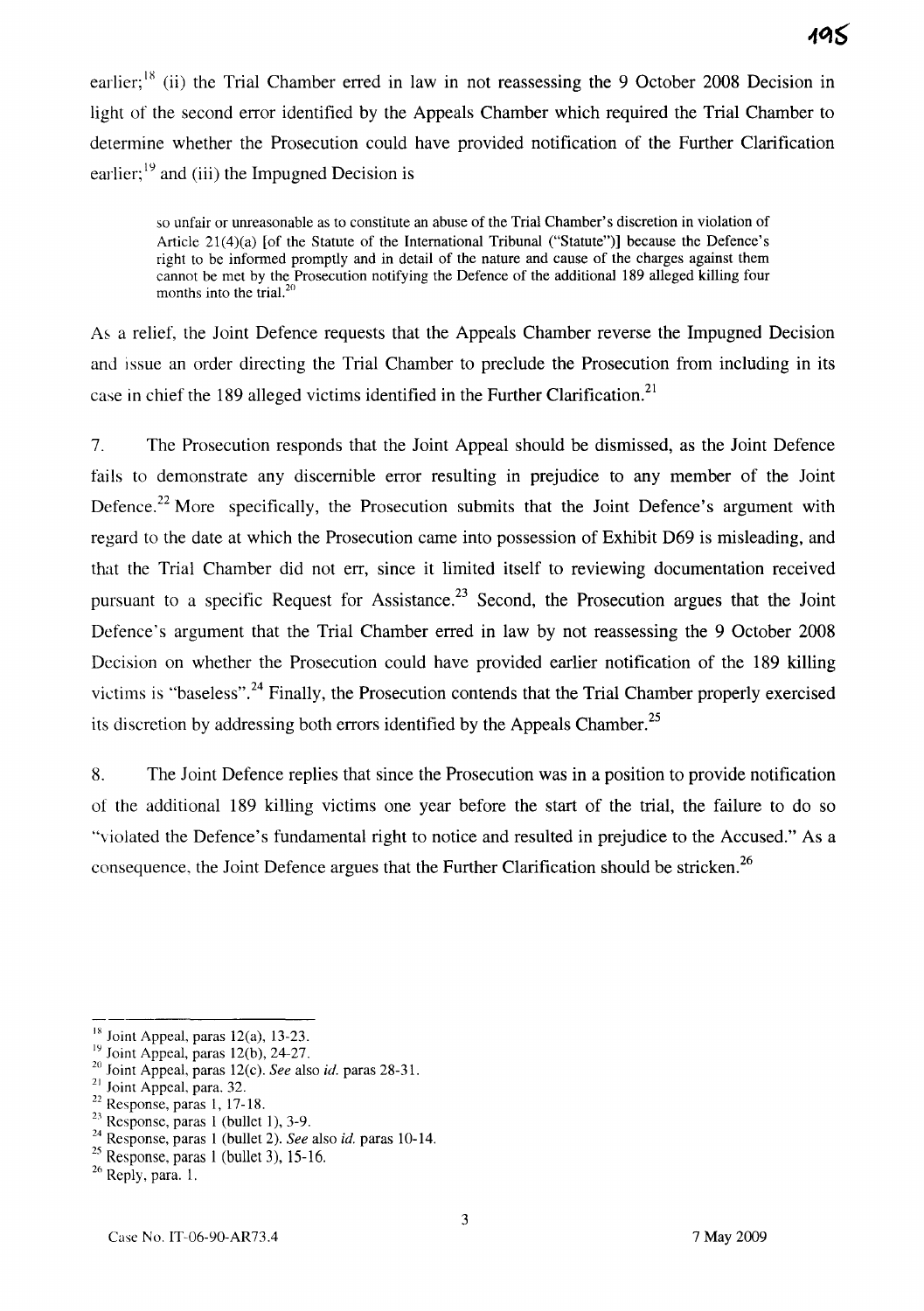#### **B. Analysis**

9. The Appeals Chamber found in the Appeals Chamber's Decision that: (i) the Trial Chamber erred in law in stating that the Prosecution was under no obligation to file the Further Clarification whereas the case-law of the International Tribunal states that the Prosecution should identify the victims to the extent possible;<sup>27</sup> and that as a result, (ii) the Trial Chamber failed to assess whether the Prosecution could have provided earlier notification of the additional 189 victims to the three Defence Teams in order to facilitate the preparation of an effective defence and thus failed to assess any potential prejudice to them.<sup>28</sup>

10. In the Impugned Decision, the Trial Chamber clarified, with regard to the error identified by the Appeals Chamber, that it was aware that "the Prosecution must name the alleged victims to the extent possible".<sup>29</sup> Taking into account the Appeals Chamber's finding that "[t]he obligation resting upon the Prosecution to name the alleged victims to the extent possible logically implies that it should do so as soon as practicable after obtaining the information in order to facilitate the preparation of an effective defence", $30$  the Trial Chamber then went on to assess "the level of prejudice that the Defence may suffer from the notice of information contained in the Further Clarification".<sup>31</sup> To that effect, the Trial Chamber compared the list of victims in the Further Clarification with prior filings in that case, and found that "many of the newly listed alleged victims in the Further Clarification" were already listed in those prior filings, and that the Prosecution had submitted that those identified victims were relevant to counts 1, 6 and 7 of the Indictment. The Trial Chamber thus concluded that "the Prosecution disclosed information about the identity of some of the 189 newly identified victims to the Defence on 10 March 2008".<sup>32</sup> Nevertheless, the Trial Chamber noted that it was not until the filing of the Further Clarification on 17 July 2008, that the Joint Defence was notified that many of the additional 189 victims were "indeed alleged victims of the crimes charged in the Indictment" and thus concluded that "the possibility of prejudice to the Defence cannot be discounted".<sup>33</sup> Thus, as the Joint Defence submits, the Trial Chamber found that the filing of the Further Clarification was a case of late notification.<sup>34</sup>

 $27\,\text{Appeals}$  Chamber's Decision, para. 19.

<sup>&</sup>lt;sup>28</sup> Appeals Chamber's Decision, para. 20.

 $29 \text{ Impugned Decision, para. } 4.$ 

<sup>&</sup>lt;sup>30</sup> Appeals Chamber's Decision, para. 20.

 $31$  Impugned Decision, para. 5.

 $^{52}$  Impugned Decision, para. 6.

 $\frac{33}{1}$  Impugned Decision, para. 6.

<sup>&</sup>lt;sup>34</sup> Joint Appeal, para. 27, referring to Impugned Decision, para. 7.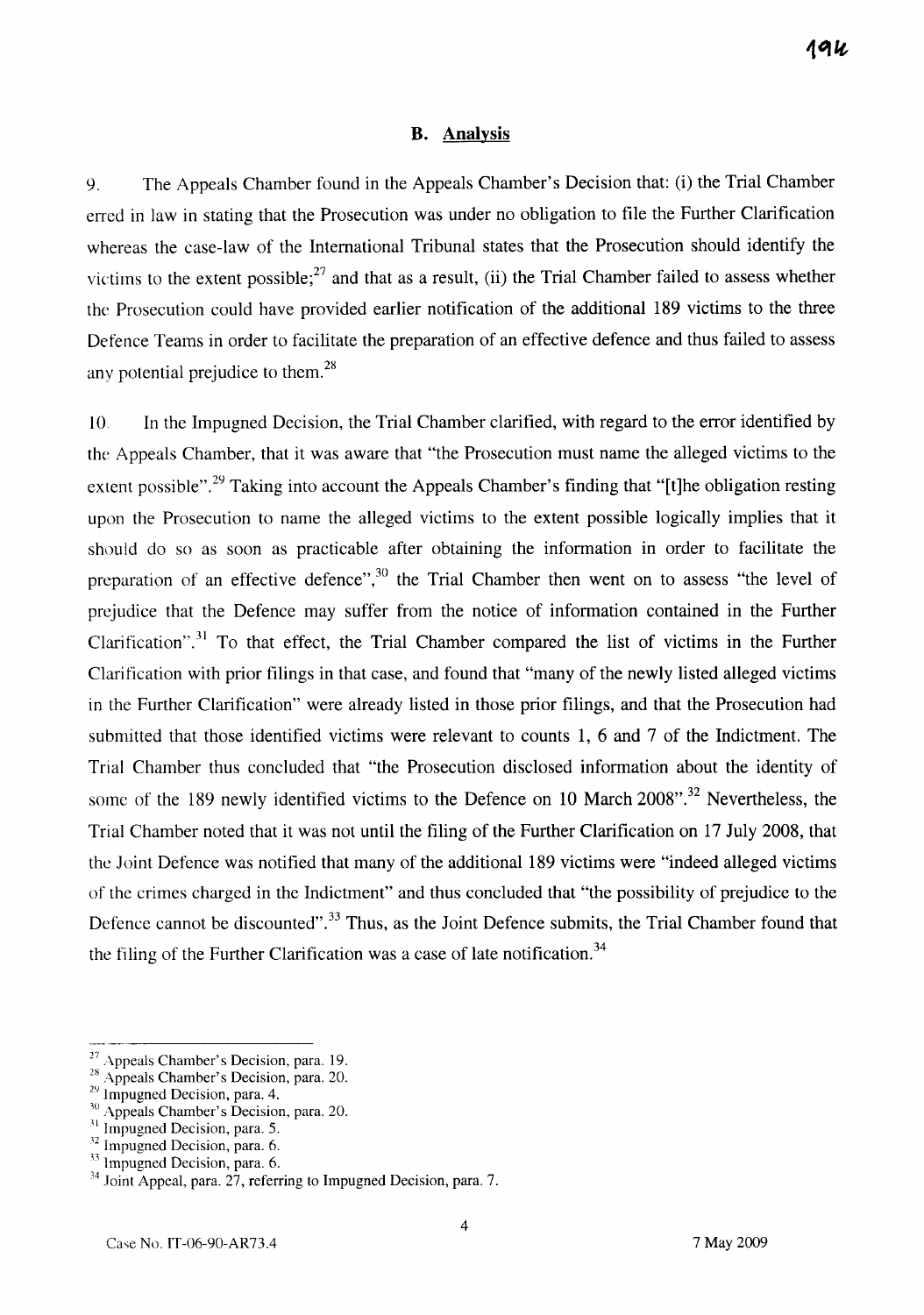11 The Trial Chamber then turned to consider the possible remedies available and found that, whereas the notification took place well after the start of the Prosecution's case, there still remained "many months before its end".<sup>35</sup> In conformity with its previous practice in the case, it decided not to exclude the 189 newly identified victims but, considering that the newly identified victims would still have remained a part of the charges as unnamed victims if there had been no further identifying information, preferred to offer the possibility to the Joint Defence to benefit from "additional time for any further preparations, including investigations, should those be necessary" and granted them "an opportunity to address the Chamber" on this issue should they wish to do  $\mathrm{SO}^{36}$ 

12. The Appeals Chamber finds that the Trial Chamber considered that the filing of the Further Clarification on 17 July 2008 amounted to a "late notification". Based on that late notification of 17 July 2008, the Trial Chamber then assessed any potential prejudice to the Joint Defence. Thus, notwithstanding whether, as the Joint Defence argues, the most relevant MUP list was in the possession of the Prosecution on 8 January 2007 rather than on 27 July 2007 as the Trial Chamber found,<sup>37</sup> the Appeals Chamber finds that the Trial Chamber complied with the Appeals Chamber's Decision. The Appeals Chamber recalls that the issue certified under the present appeal is not whether the Trial Chamber erred in its assessment as to when the Prosecution could have notified the Joint Defence, but rather whether the Trial Chamber assessed whether the filing of the Further Clarification was a late notification and whether it assessed the potential prejudice to the Joint Defence.<sup>38</sup> In respect of the latter, the Appeals Chamber finds that the Trial Chamber not only consldered whether there was any potential prejudice to the Joint Defence, but also provided a remedy to any such prejudice, offering the Joint Defence the possibility to receive additional time for preparation and investigation as a result of the admission of the Further Clarification. In fact, following a request from the Joint Defence,  $39$  the Trial Chamber ordered a stay of the proceedings of five weeks in order to allow the Joint Defence more time for preparations in relation to the victims identified in the Further Clarification.<sup>40</sup>

13. In light of the foregoing, the Appeals Chamber finds that the Trial Chamber complied with the: Appeals Chamber's Decision in that it: (i) assessed whether the Prosecution could have

<sup>&</sup>lt;sup>35</sup> Impugned Decision, para. 8.

<sup>&</sup>lt;sup>36</sup> Impugned Decision, paras 8-9. *See* also, para. 9: "GRANTS the Defence an opportunity to address the Chamber should it want to request additional time for further preparations or recall witnesses."

<sup>&</sup>lt;sup>37</sup> Joint Appeal, paras 13-14.

<sup>&</sup>lt;sup>38</sup> Certification Decision, para. 3: "The Chamber has already found that the subject matter of the First Decision [of 9 October 2008], namely the question of possible prejudice to the Defence which may have resulted from the Further Clarification, involved an issue which satisfied both requirements of Rule 73 (B) of the Rules."

<sup>,</sup>y *Prrlsecutor v. Gotovina et aI.,* Case No. IT-06-90-T, Joint Defence Request for a Stay of Proceedings, 4 March 2009.